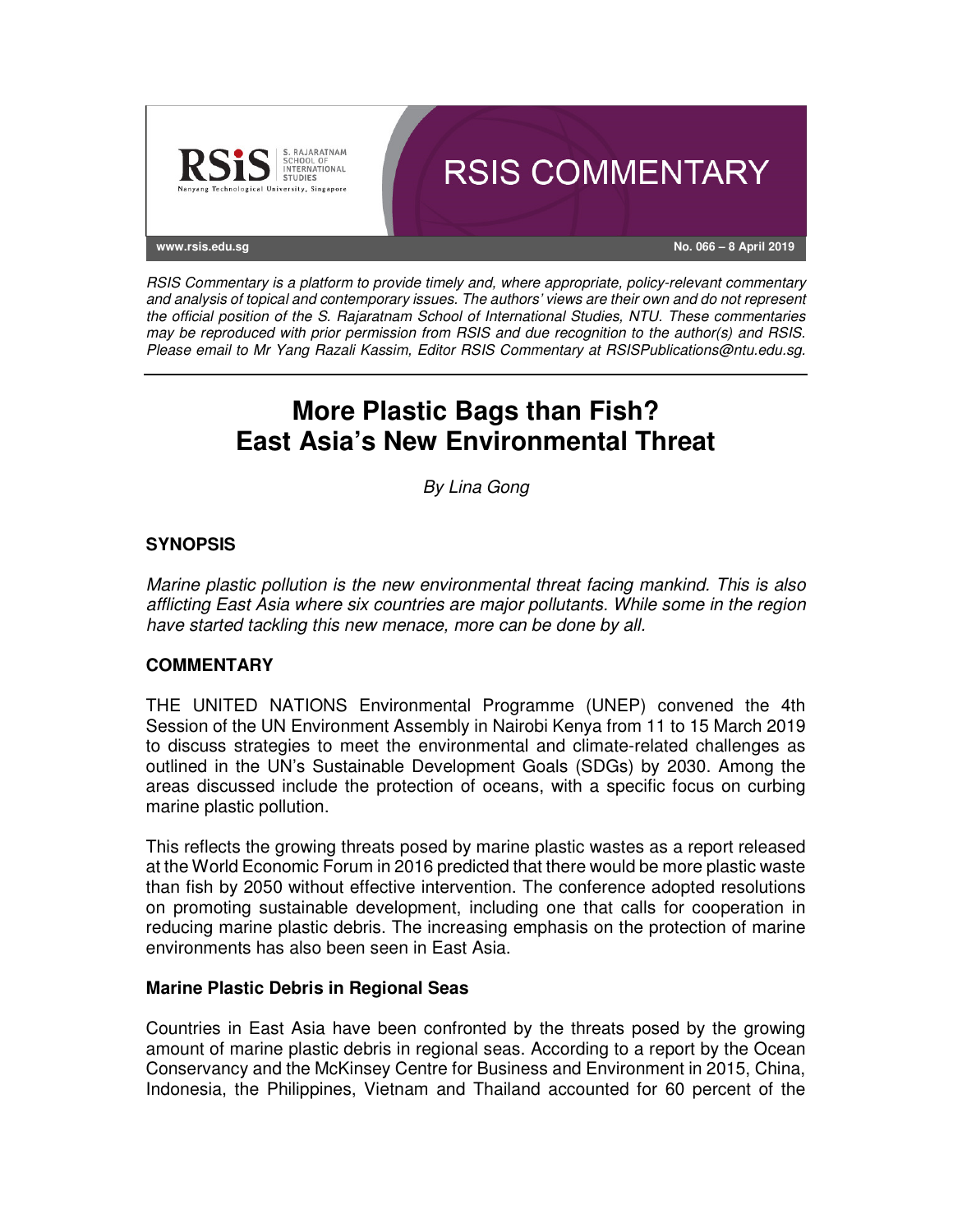plastic waste disposed in the oceans across the globe. Japan ranks second globally at the per capita level.

Marine plastic pollution therefore can threaten the security and development of regional countries in many ways. It destroys the marine ecosystem by killing sea creatures and polluting the marine environment. Microplastics enter our food train as people consume seafood and fish that are contaminated. This can be a potential threat to food safety and public health across Asia as many people in the region rely on seafood for protein intake.

Unsustainable practices in the marine-related economic sectors in the region have contributed to the surging amount of plastic debris in regional seas, which in turn harms the performance of themselves eventually. For islands like Bali and Boracay that depend heavily on revenues from tourism, severe plastic pollution in the coastal areas damages their reputation as popular tourist destinations. Disruption in the marine ecosystem can also intensify competition between states for marine resources.

### **East Asian Countries in Action**

In recognition of the severity of the challenge, countries in the region have taken actions. At the national level, countries are strengthening efforts tackling the challenge. Indonesia has set the target to reduce marine plastic debris by 70 percent by 2025. To this end, the central government for instance imposed a trial of taxing single-use plastic bags in some cities in 2016 and pledged in 2017 one billion US dollars to reduce marine plastic debris and other wastes.

In Singapore, the government has also increased attention to its marine landscape. The National Parks Board in collaboration with the International Coastal Cleanup, an environmental NGO, started a joint two-year study in 2017 to monitor debris and microplastics at nine coastal sites. Conservatists and scientists presented a report, titled The Blue Plan, to the government in October 2018, which included recommendations on how to monitor and reduce marine plastic waste.

Vietnam and the Philippines are developing national action plan or strategy to deal with the mounting challenge. The Japanese government started in August 2018 the discussion a draft national strategy with specific goals and targets. There are also discussions on strengthening regulations and laws related to the issue. For instance, Japan passed a bill in June 2018 aimed at reducing microplastics.

The common awareness of the increasing threat of marine plastic debris constitutes a foundation for joint regional efforts. From 28 to 29 October 2018, Indonesia held the Our Ocean Conference in Bali, during which Indonesia together with New Zealand and Japan initiated the call for regional cooperation in tackling marine plastic waste and invited regional countries to join the initiative. Subsequently the East Asia Summit (EAS) adopted the Leaders' Statement on Combating Marine Plastic Debris in November 2018.

Further Indonesia is now pushing for developing a Regional Plan of Action to be adopted in the EAS in 2019. Thailand as the Chair of ASEAN also sees addressing the issue of marine plastic debris as part of its overall effort in promoting sustainability